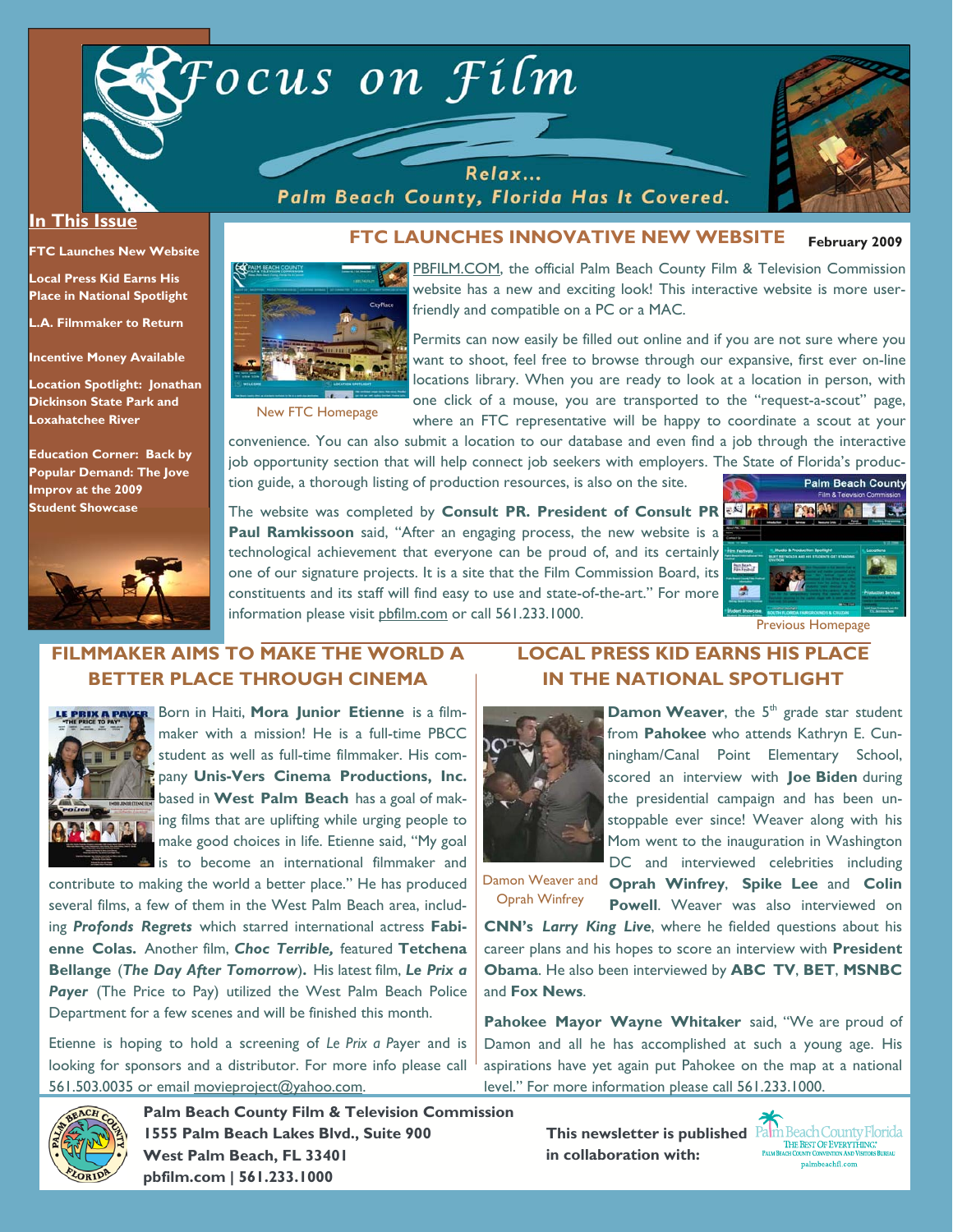#### **L.A. FILMMAKER TO RETURN TO PBC**



*Dr. Feelgood* is the new feature length film from Los Angeles based filmmaker **David Donnelly**. The dark thriller is set to shoot in **West Palm Beach** this summer. *Dr. Feelgood* marks the second time Donnelly will have made a film in Palm Beach County. Donnelly's first locally shot film, *Florida Girl* was selected to be screened at **2007 Voices of Local Film** during the **Palm** 

David Donnelly

**Beach International Film Festival**.

Donnelly said, "We are coming back to PBC, because we had such a wonderful response from the community during *Florida Girl*. I've also developed a team down here that I am excited to work with again." *Dr. Feelgood* already has interest from different distribution outlets according to producers, and the film will also make the rounds on the festival circuit. For info call 323.472.4530.

#### **SCREENWRITER TO PASS ON TRICKS OF THE TRADE**



Accomplished screenplay writer and industry insider **Alyn Darnay** has come to South Florida to teach a professional scriptwriting workshop and clinic. Darnay worked in production and scriptwriting at MGM and 20<sup>th</sup> Century Fox in Los Angeles and spent several years writing, producing and directing while working under Academy Award winner Albert Zugsmith.

Alan Darnay

This intensive seminar is designed to help screenwriters enhance their ability to develop and execute a superior marketable script. The class will be taught on four consecutive Wednesday nights, February 4, 11, 18 and 25<sup>th</sup> from 6:30pm-9:30pm at the **Delray Oaks West Club House** in **Delray Beach**. Class size is limited. The cost of the workshop is \$150 and \$99.00 for students with a valid ID. For more info or to register please call Joan at 954.609.6435 or email joangringer@gmail.com.

## **ADVENTURES OF A CAMERAMAN**



**The Loggerhead Marinelife Center** in **Juno Beach** welcomes **Tim Fitz**, **President of Tim Fitz Productions** for their February Lecture Series, *Adventures Filming Wildlife*. Tom Fitz is an award-winning documentary cam-

Tim Fitz

eraman who received an Emmy® for his work on "**The Blue Planet**" series. His presentation will feature footage taken during shoots from his entire portfolio, including a few out-takes filmed during those moments when his subjects would neither say, "Cheese!" nor smile for the camera. The lecture is scheduled for Thursday, February 12, 2009 at 6:30pm. The price is \$5 for Loggerhead Marinelife Center members, \$8 for non-members and free for students with a valid student ID.

The Loggerhead Marinelife Center is a nonprofit organization committed to the conservation of marine life through public education, research, and rehabilitation with a focus on threatened and endangered sea turtles. For more information visit marinelife.org and to RSVP please call 561.627.8280 ext. 101.

#### **GM NEWSMAN RETURNS TO HIS ROOTS**



**Donn Colee**, who for 20 years served in a number of positions at **WPEC TV** has opened **Donn Colee Consulting LLC**. The new firm will specialize in media and public relations, marketing and Interactive strategies and implementation for local businesses, agencies and organizations. It is a

return to his media and marketing roots as he was engaged in that business for 17 years before joining WPEC. Donn Colee

WPEC is the CBS affiliate serving the West Palm Beach-Ft. Pierce-Boca Raton market. Colee was station manager for four years. For more information please contact Donn Colee at 561.602.5815 or donncolee@gmail.com.

### **GOLF EVENT SCORES NATIONAL TV**



The third annual **Allianz Championship**, the first in the PGA Champions Tour's early season

The Old Course at Broken Sound Club

swing of Florida tournaments, will again hit the links at **The Old Course at Broken Sound Club** in **Boca Raton** from **February 9-15, 2009.** The event will be televised live each day on the **Golf Channel**. With an increased purse of \$1.7 million, a line-up of golf legends and the addition of community-based pre-tournament events, organizers expect this year's event to attract more than 75,000 returning golf enthusiasts and first-time tournament goers to Boca Raton.

The week-long **Allianz Championship**  schedule of events will include the annual Boca Raton Community Hospital Golf Classic, a Junior Pro-Am & Pro Skills Challenge, and two Championship Pro-Am events, followed by the three-round 54-hole championship. For more information please call 561.233.1000.



#### **CHANGES AT THE FTC**



Please join the Film Commission in saying goodbye to our **Administrative Assistant Amy Berry** who has become the **Catering Sales Manager** at the **Embassy Suites Palm Beach Gardens**.

The FTC welcomes a new intern

**Rosa Arnone**. Rosa is a senior at **Lynn University** in **Boca Raton** and is working toward a degree in International Communications with a double concentration in film and drama. Through this internship Rosa hopes to experience the way a professional business environment works and learn about the local production community. Amy Berry



Rosa Arnone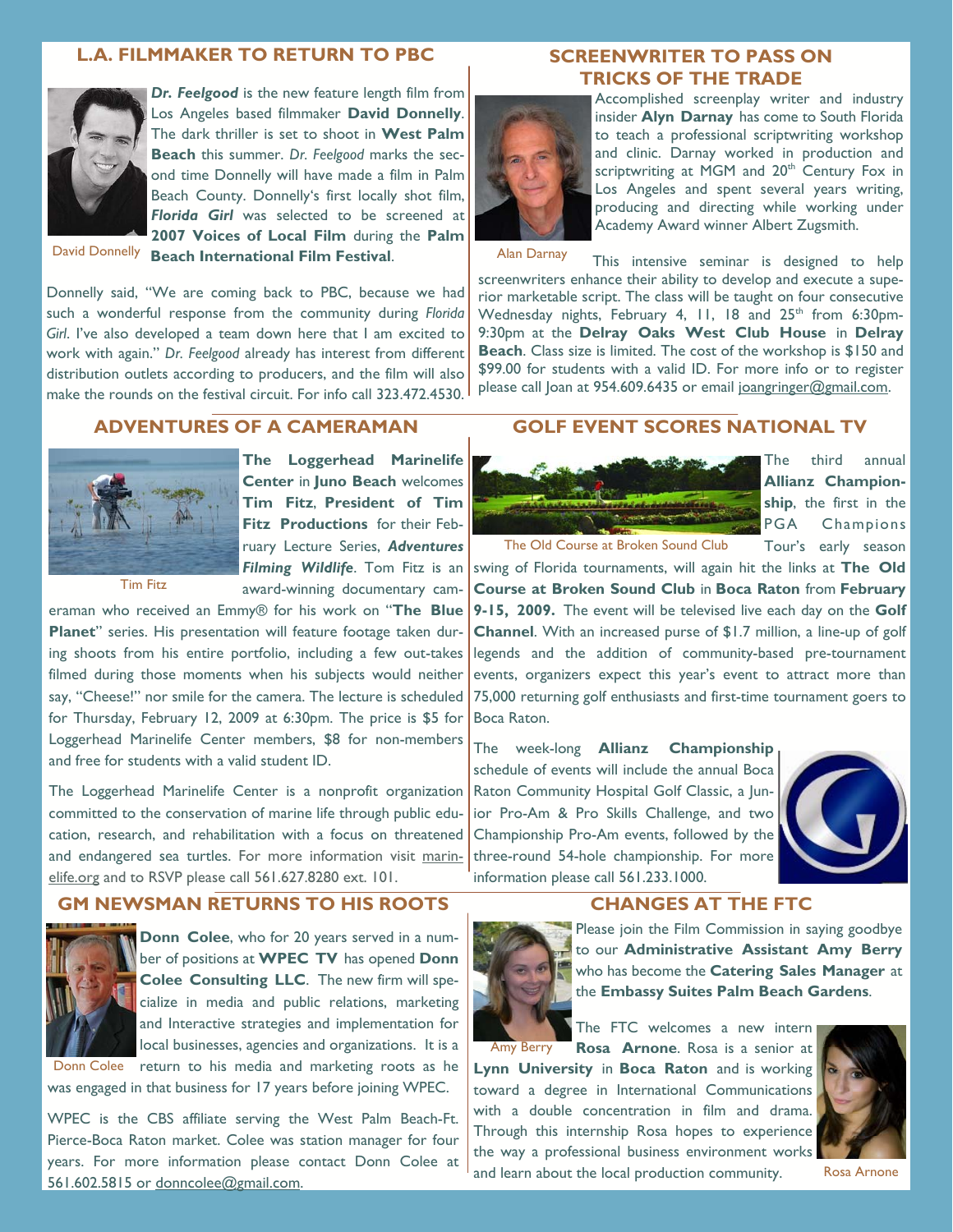# **BACK BY POPULAR DEMAND: THE JOVE IMPROV AT THE 2009 STUDENT SHOWCASE**



The love Improv at the 2008 Student Showcase of Films Photo Courtesy: Dalhou Johnson

They sing, perform, act on stage and screen, and are experts in improv comedy. That's why "The Jove Improv" promises to make the 14<sup>th</sup> Annual Palm Beach International Film Festival Student **Showcase of Films (SSOF)** the most entertaining showcase to date! The love has been confirmed to host the SSOF for the third year in a row and the theme this year is set to be "Going Green." **Frank Licari** and **Jesse Furman** of The Jove are lining up the material to go with the theme. "It is one of the most important messages we can give to this future generation" said Licari. Over the years, Licari and Furman have become an essential part of the Showcase, and they are very committed to educational programs devoted to promoting the film and TV industry of Palm Beach County." **Alex Marquez**, writer and director of the show said, "Preliminary creative brainstorming sessions between

the comedians and our production staff forecast the greatest SSOF to date."

The SSOF is the largest statewide competition for Florida student filmmakers. The juried competition recognizes outstanding high school and college students by presenting over \$25,000 in cash awards, prizes and scholarships in five film categories. The competition also includes awarding a \$5,000 Burt Reynolds scholarship to two Palm Beach County high school seniors, a screenwriting competition and a \$1,000 poster competition open to middle and high schools. Winners will be announced during the two hour live show set for the morning of **April 28, 2009** at **Palm Beach Community College's Duncan Theater**. For more info visit pbfilm.com or call 561.233.1000.





The new film, *The Kings of Appletown* starring teen idols **Dylan and Cole Sprouse** (**Disney's** *The Suite Life of Zack and Cody*) and **Victoria Justice** (*Zoey 101*) was given a royal welcome as hundreds of people poured into

Dylan and Cole Sprouse

**CityPlace** in **West Palm Beach** to watch the much anticipated world premiere. The screening was held at the **Muvico Parisian 20** with an after-party at the luxurious **Colony Hotel** on **Palm Beach**. **Mr. Mark Harris**, producer of Academy Award winning films *Crash* and *Gods and Monsters* was the special guest and attendees had the opportunity to bid on items such as a *Crash* DVD signed by Mark Harris and writer/producer **Bobby Moresco,** and a membership to the Palm Beach Yacht Club.

The screening was held to raise money for the **G-Star School** 

**of the Arts**, a local charter high school that uses a hands-on approach to educate students interested in the arts. For more info call 561.233.1000.



## **INCENTIVE MONEY AVAILABLE!**



As production companies continually try to save money in this economy, the State of Florida has an incentive grant that still has money left! **Queue C** for independent Florida feature films or documentaries still has

\$578,937 to give away to qualified

productions. For more information call 877.FLA.FILM.

As Hollywood also weathers this bad economic storm, Florida's L.A. Liaison **Susan Simms** has found her own way to reduce her carbon footprint and save money...by riding around town on a scooter! Happy Trails Susan!

#### **PREMIERE BENEFITS AREA SCHOOL FILM FESTIVAL HOSTS OSCAR NIGHT Local Filmmaker Celebrates Distribution Deal**



Come join a Hollywood-style party at **Bogart's Bar & Grille** at the **Muvico Palace** in **Boca Raton**, as the **Palm Beach International Film** 

**Festival (PBIFF)** presents **Oscar Night America**. The event will take place on **Sunday, February 22, 2009** from **8:00pm-Midnight**. Among the night's festivities, guests will be treated to a live telecast of the **81st Annual Academy Awards®**, and will also be able to participate in a Red Carpet Raffle and Auction. Tickets are \$100 per person, and you can RSVP by calling 561.362.0003. **The 14th Annual Palm Beach International Film Festival** will take place **April 23-27, 2009**.

*Unconscious*, a film that was featured at the 2006 PBIFF has just acquired distribution in the U.S. and Canada! **Capitol Pictures**  and **Helios Productions** announced that **Polychrome, LLC**, a division of **Vivendi Universal**, will release the film. Following the picture's theatrical debut this spring, the film will roll out nationwide. The DVD will be released this summer. For more info call George Williams at 561.310.2420 or Brad Wigor at 323.468.8000.

# **ATTN: DOCUMENTARY FILMMAKERS**



**The International Documentary Challenge** will once again return to the Hot Docs Canadian International Documentary Festival in Toronto this year. The Doc Challenge is a timed filmmaking competition

where filmmakers from around the globe have five days to make a short non-fiction film (4-7 minutes.)

All of the registered participants make their films during the same five days, **March 5-9, 2009**, and are required to ship the movie by the deadline. The top 12 films determined by a panel of judges will premiere during the festival from **April 30-May 10, 2009**, where the winners will be announced. For info visit docchallenge.org.